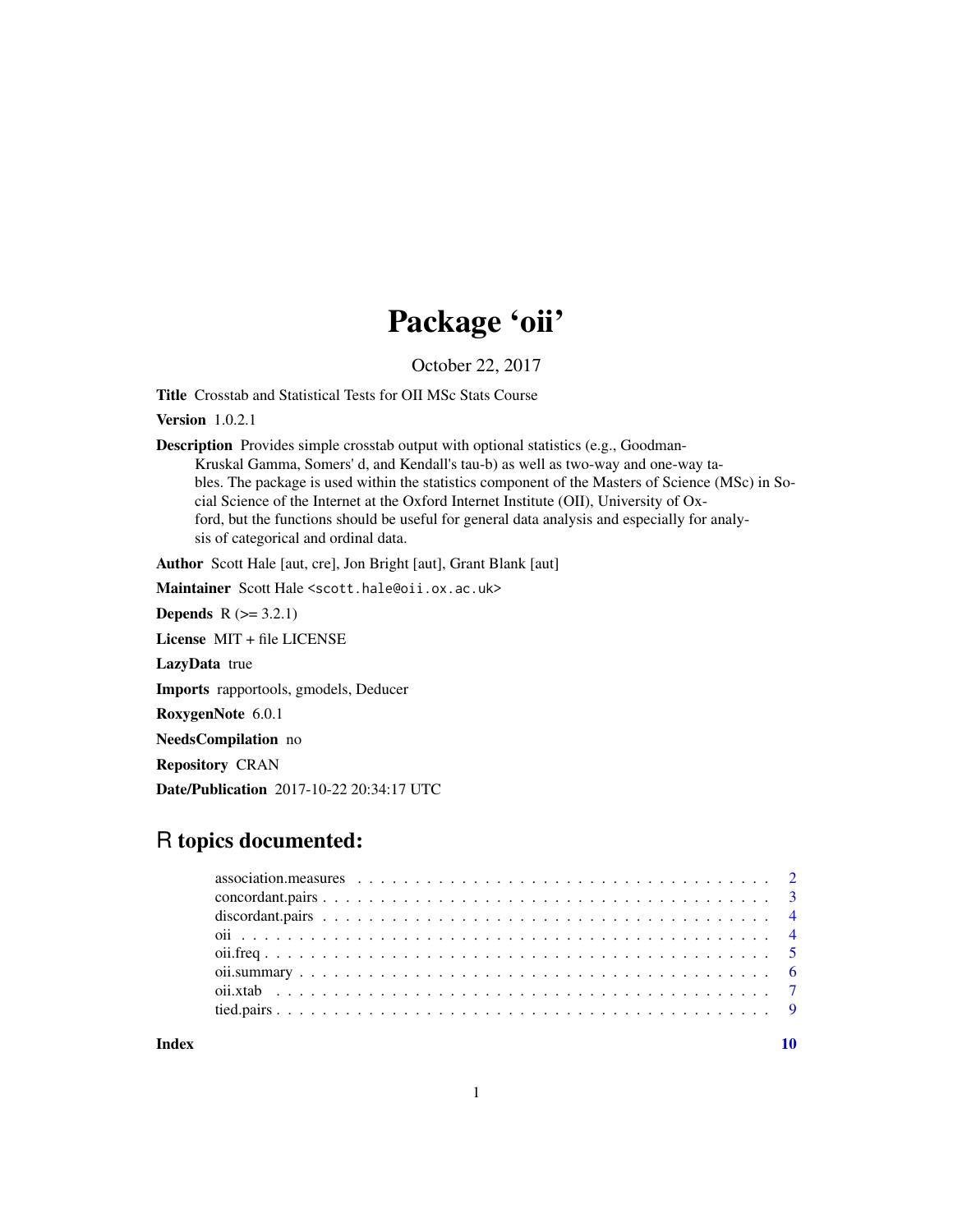<span id="page-1-1"></span><span id="page-1-0"></span>association.measures *Measures of association*

#### Description

This function calculates basic measures of association

#### Usage

association.measures(x,  $y = NULL$ , warnings = FALSE)

#### Arguments

| $\mathsf{x}$ | a table or matrix if $\gamma$ is NULL, or a numeric vector for the row variable  |
|--------------|----------------------------------------------------------------------------------|
| <b>V</b>     | the column variable, a numeric vector used only when x is not a table or matrix. |
| warnings     | a logical value indicating whether warnings should be shown (defaults to FALSE,  |
|              | no warnings).                                                                    |

#### Value

A list with the following elements is returned:

| phi                     | Phi, a chi-square-based measures of association.                         |
|-------------------------|--------------------------------------------------------------------------|
| contingency_coefficient |                                                                          |
|                         | Contingency coefficient, a chi-square-based measures of association.     |
| cramersv                | Cramer's V, a chi-square-based measures of association.                  |
| pairs_total             | Total number of pairs                                                    |
| pairs_concordant        |                                                                          |
|                         | Number of concordant pairs                                               |
| pairs_discordant        |                                                                          |
|                         | Number of discordant pairs                                               |
| pairs_tied_first        |                                                                          |
|                         | The number of pairs tied on the first variable (but not both variables)  |
| pairs_tied_second       |                                                                          |
|                         | The number of pairs tied on the second variable (but not both variables) |
| pairs_tied_both         |                                                                          |
|                         | The number of pairs tied on both the first and second variables          |
| minimum_dim             | Minimum dimension of x and y                                             |
| n                       | Number of cases                                                          |
| gamma                   | Goodman-Kruskal Gamma                                                    |
| somersd                 | Somers' d (assuming the column variable is the dependent variable)       |
| taub                    | Kendall's tau-b                                                          |
| tauc                    | Stuart's tau-c                                                           |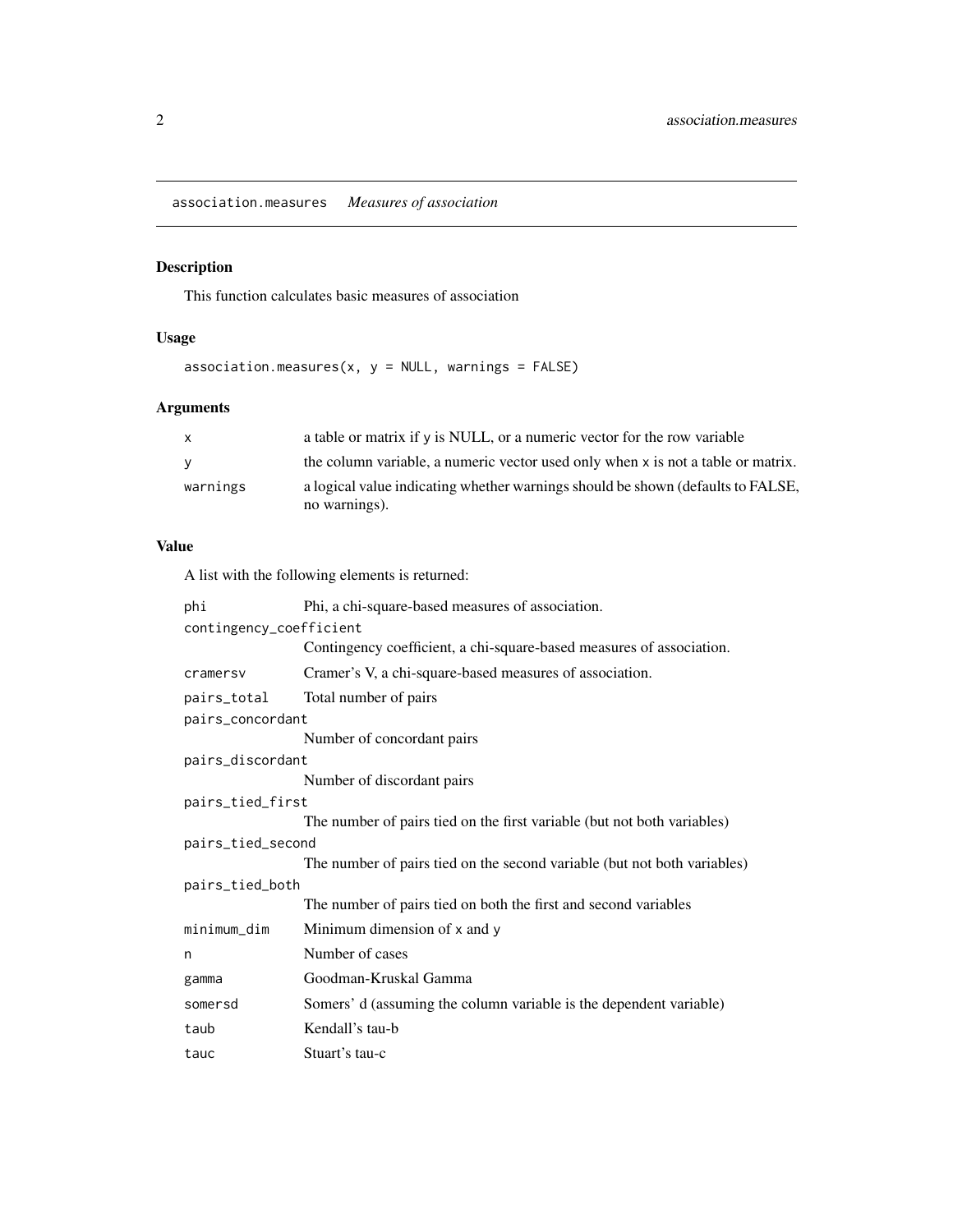#### <span id="page-2-0"></span>concordant.pairs 3

#### See Also

[oii.xtab](#page-6-1), [likelihood.test](#page-0-0), [lambda.test](#page-0-0), [concordant.pairs](#page-2-1), [discordant.pairs](#page-3-1), [tied.pairs](#page-8-1)

#### Examples

```
#Create var1 as 200 A's, B's, and C's
var1<-sample(LETTERS[1:3],size=200,replace=TRUE)
#Create var2 as 200 numbers in the range 1 to 4
var2<-sample(1:4,size=200,replace=TRUE)
```

```
#Print a simple cross tab of var1 and var2
association.measures(var1,var2)
```
<span id="page-2-1"></span>concordant.pairs *The number of concordant pairs in a table or matrix*

#### Description

The number of concordant pairs in a table or matrix

#### Usage

concordant.pairs $(x, y = NULL)$ 

#### Arguments

| a table or matrix if $\gamma$ is NULL, or a numeric vector for the row variable  |
|----------------------------------------------------------------------------------|
| the column variable, a numeric vector used only when x is not a table or matrix. |

#### Value

The number of concordant pairs

#### See Also

[association.measures](#page-1-1), [discordant.pairs](#page-3-1), [tied.pairs](#page-8-1)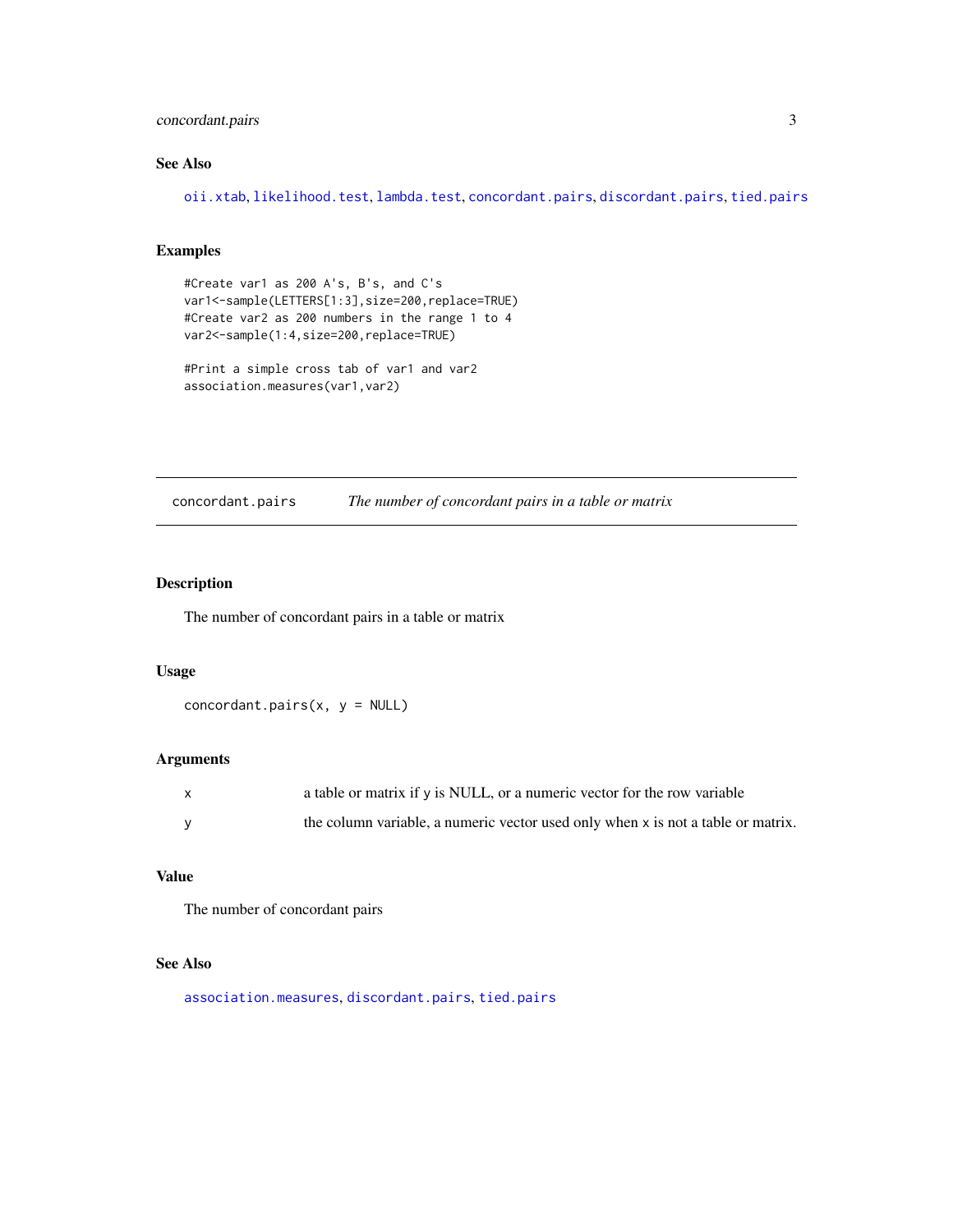<span id="page-3-1"></span><span id="page-3-0"></span>

The number of discordant pairs in a table or matrix

#### Usage

discordant.pairs $(x, y = NULL)$ 

#### Arguments

| a table or matrix if $\gamma$ is NULL, or a numeric vector for the row variable  |
|----------------------------------------------------------------------------------|
| the column variable, a numeric vector used only when x is not a table or matrix. |

#### Value

The number of discordant pairs

#### See Also

[association.measures](#page-1-1), [concordant.pairs](#page-2-1), [tied.pairs](#page-8-1)

oii *Commands for the OII MSc Stats course*

#### Description

This package provides a few commands that are used within the MSc course at the Oxford Internet Institute, University of Oxford

#### Details

The only functions you're likely to need from oii are [oii.summary](#page-5-1), [oii.freq](#page-4-1), and [oii.xtab](#page-6-1).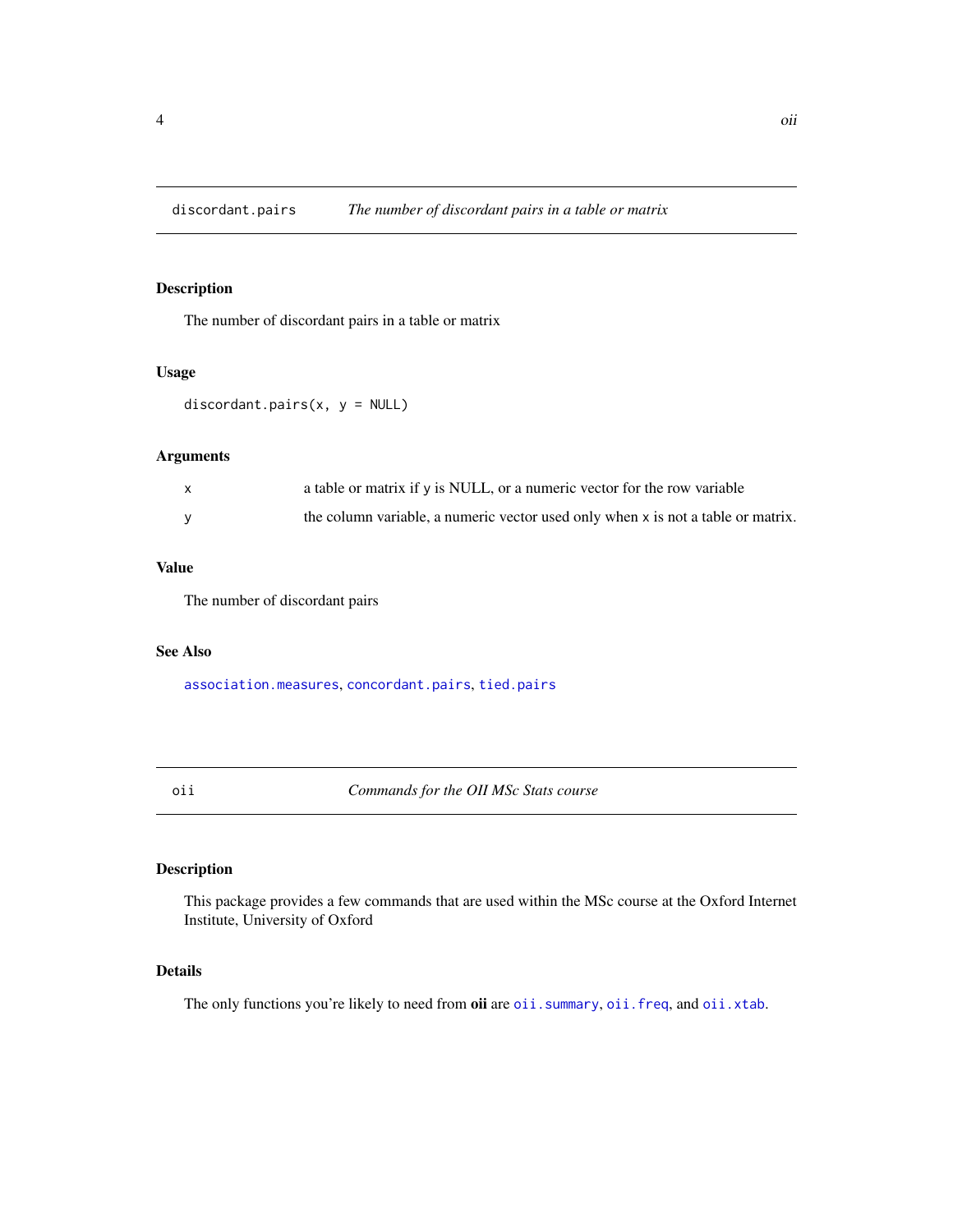<span id="page-4-1"></span><span id="page-4-0"></span>

This function prints a simple frequency table with totals and percentages

#### Usage

oii.freq(x)

#### Arguments

x input variable, (usually of class [factor](#page-0-0))

#### Value

A [data.frame](#page-0-0) with one row per each unique value of x. These values of x are assigned to the row.names of the data.frame. The data.frame also has rows for:

| Valid Total                               | The total number of non-missing cases (i.e., sum(!is.na(x))) |  |
|-------------------------------------------|--------------------------------------------------------------|--|
| Missing                                   | The total number of missing/NA cases (i.e., sum(is.na(x)))   |  |
| Total                                     | The total number of cases $(i.e., length(x))$                |  |
| The data frame has the following columns: |                                                              |  |

| freg        | The number of cases with this value                                                            |
|-------------|------------------------------------------------------------------------------------------------|
| percent     | The percentage of all cases that this value represents                                         |
|             | valid_percent The percentage of all valid (i.e., not missing) cases that this value represents |
| cum_percent | The cumulative percentage of valid cases                                                       |

#### See Also

[data.frame](#page-0-0), [row.names](#page-0-0) [is.na](#page-0-0), [length](#page-0-0), [summary](#page-0-0), [table](#page-0-0)

#### Examples

```
#Create var as 200 A's, B's, and C's
var<-sample(LETTERS[1:3],size=200,replace=TRUE)
```

```
#Generate a frequency table for the counts of A's, B's, and C's
oii.freq(var)
```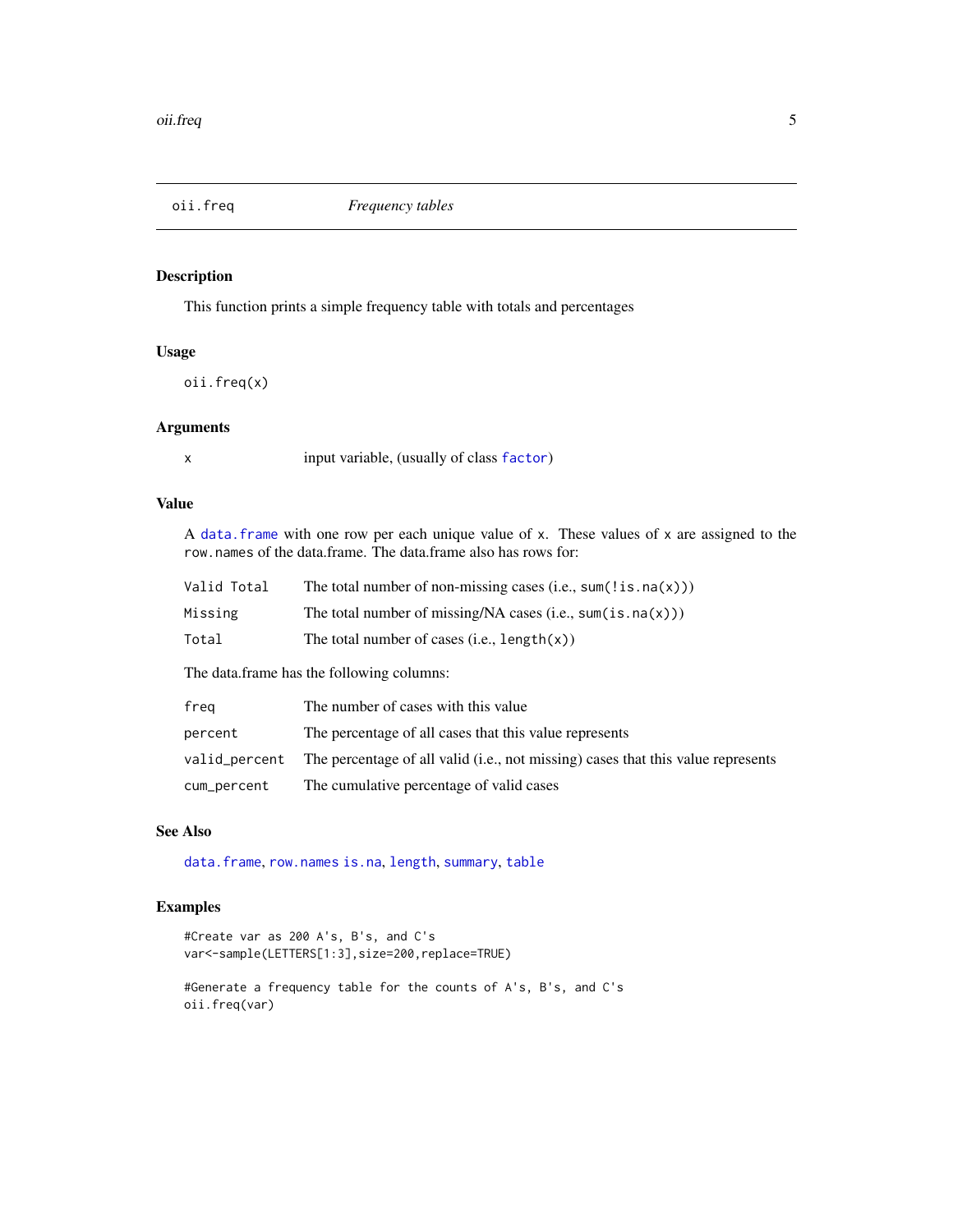This function is designed to be like the built-in [summary](#page-0-0) function but include a few additional values. If the input is not numeric, the built-in summary command is executed.

#### Usage

 $oii.summary(x, extended = FALSE, warnings = FALSE)$ 

#### Arguments

| $\mathbf{x}$ | a numeric vector for which summary statistics should be generated.                                                                                                                   |
|--------------|--------------------------------------------------------------------------------------------------------------------------------------------------------------------------------------|
| extended     | a logical value indicating whether additional statistics should be printed (see<br>Value section). Defaults to FALSE stripped before the computation proceeds<br>(defaults to TRUE). |
| warnings     | a logical value indicating whether warnings should be shown (defaults to FALSE,<br>no warnings).                                                                                     |

#### Value

If x is not numeric, the built-in summary command is executed. If x is numeric (that is, is. numeric(x) returns TRUE), then a list with the following elements is returned:

| cases | The number of non-missing values in $x$ (Valid N)              |
|-------|----------------------------------------------------------------|
| na    | The number of missing values in $x$ (Missing N).               |
| mean  | The mean value of x after missing values are removed. See mean |
| sd    | The standard deviation for values in x. See sd.                |
| min   | The minimum/smallest value in x. See min                       |
| max   | The maximum/largest value in x. See max                        |

This function also calculates the following statistics, but these are not printed by default unless extended is set to TRUE

| var      | The variance of x after missing values are removed. See var                   |
|----------|-------------------------------------------------------------------------------|
| median   | The median value of x after missing values are removed. See median            |
| p25      | The 25th percentile of x after missing values are removed                     |
| p75      | The 75th percentile of x after missing values are removed                     |
| skewness | The skewness coefficient for x after missing values are removed. See skewness |
| kurtosis | The kurtosis coefficient for x after missing values are removed. See kurtosis |
|          |                                                                               |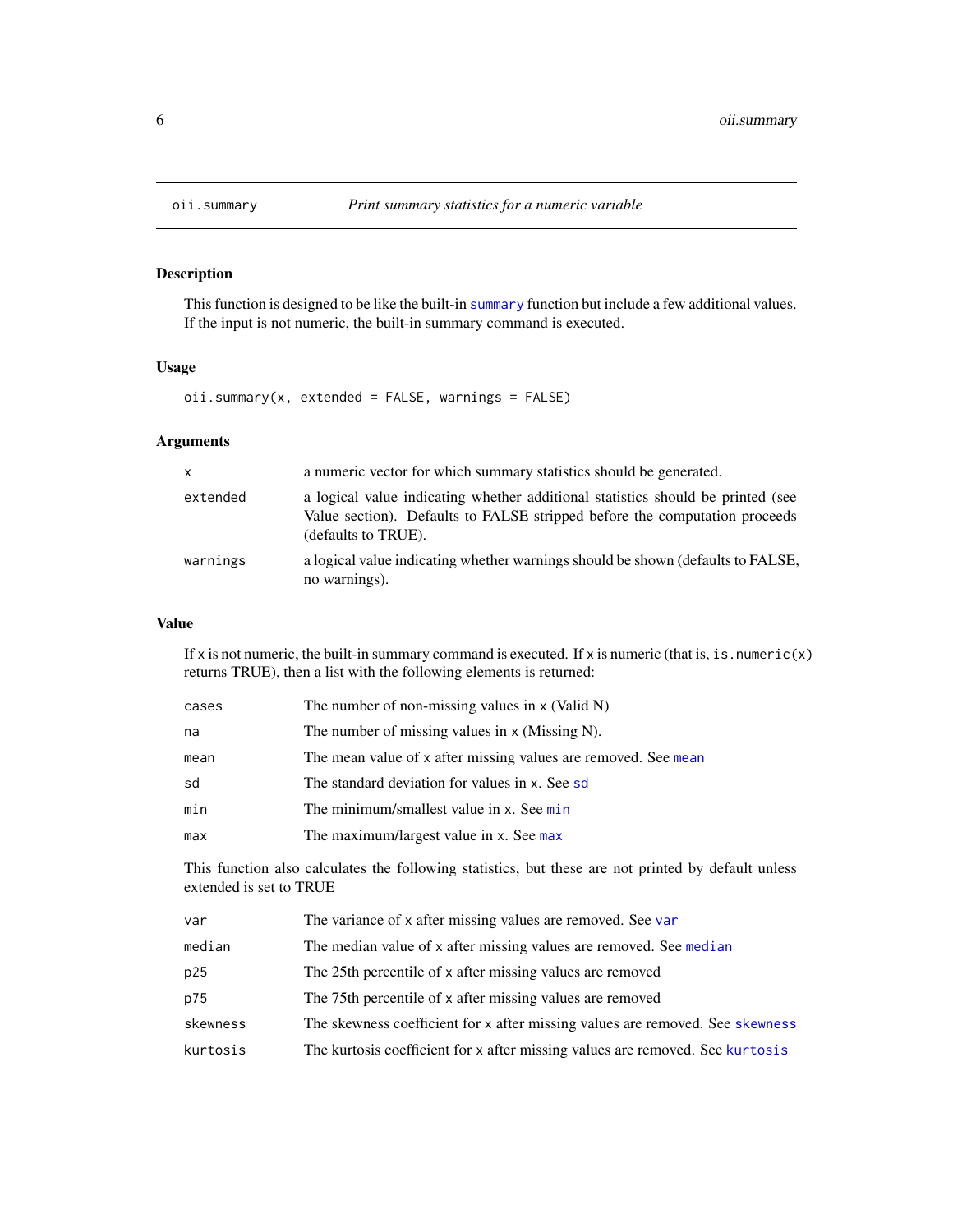#### <span id="page-6-0"></span>oii.xtab 7

#### See Also

[summary](#page-0-0), [min](#page-0-0), [median](#page-0-0), [mean](#page-0-0), [max](#page-0-0), [sd](#page-0-0), [is.na](#page-0-0), [is.numeric](#page-0-0), [skewness](#page-0-0), [kurtosis](#page-0-0), [var](#page-0-0)

#### Examples

```
#Generate data from a normal distribution with mean 0 and sd 1
#store the result in a variable called tmp
tmp<-rnorm(500,mean=0,sd=1)
#Print the summary statistics about tmp
oii.summary(tmp)
#Print even more summary statistics about tmp
oii.summary(tmp,extended=TRUE)
```
<span id="page-6-1"></span>oii.xtab *A cross-tabulation with measures of association*

#### Description

This function prints a 2-way table with optional cell statistics and measures of association

#### Usage

```
oii.xtab(r, c = NULL, s = NULL, row = FALSE, col = FALSE,pctcell = FALSE, stats = FALSE, rescell = FALSE, chistd = FALSE,
 expcell = FALSE, chicell = FALSE, warnings = FALSE, varnames = NULL,
  include.missing = FALSE, ...)
```
#### Arguments

| r            | the row variable. If r is a table, data, frame, or matrix, then c and s are<br>ignored.                                                     |
|--------------|---------------------------------------------------------------------------------------------------------------------------------------------|
| $\mathsf{C}$ | the column variable.                                                                                                                        |
| S            | the split variable. The r and c will be separately tabulated for each unique value<br>of s.                                                 |
| row          | Show row percentages? Defaults to FALSE.                                                                                                    |
| col          | Show column percentages? Defaults to FALSE.                                                                                                 |
| pctcell      | Print cell percentages? Defaults to FALSE.                                                                                                  |
| stats        | Print measures of association? Defaults to FALSE. This parameter is ignored<br>either r or c has only one value. See association. measures. |
| rescell      | Print residual cell count under the null hypothesis? Defaults to FALSE.                                                                     |
| chistd       | Print cell standardized residuals to pearson chi-square? Defaults to FALSE.                                                                 |
| expcell      | Print expected cell count under the null hypothesis? Defaults to FALSE.                                                                     |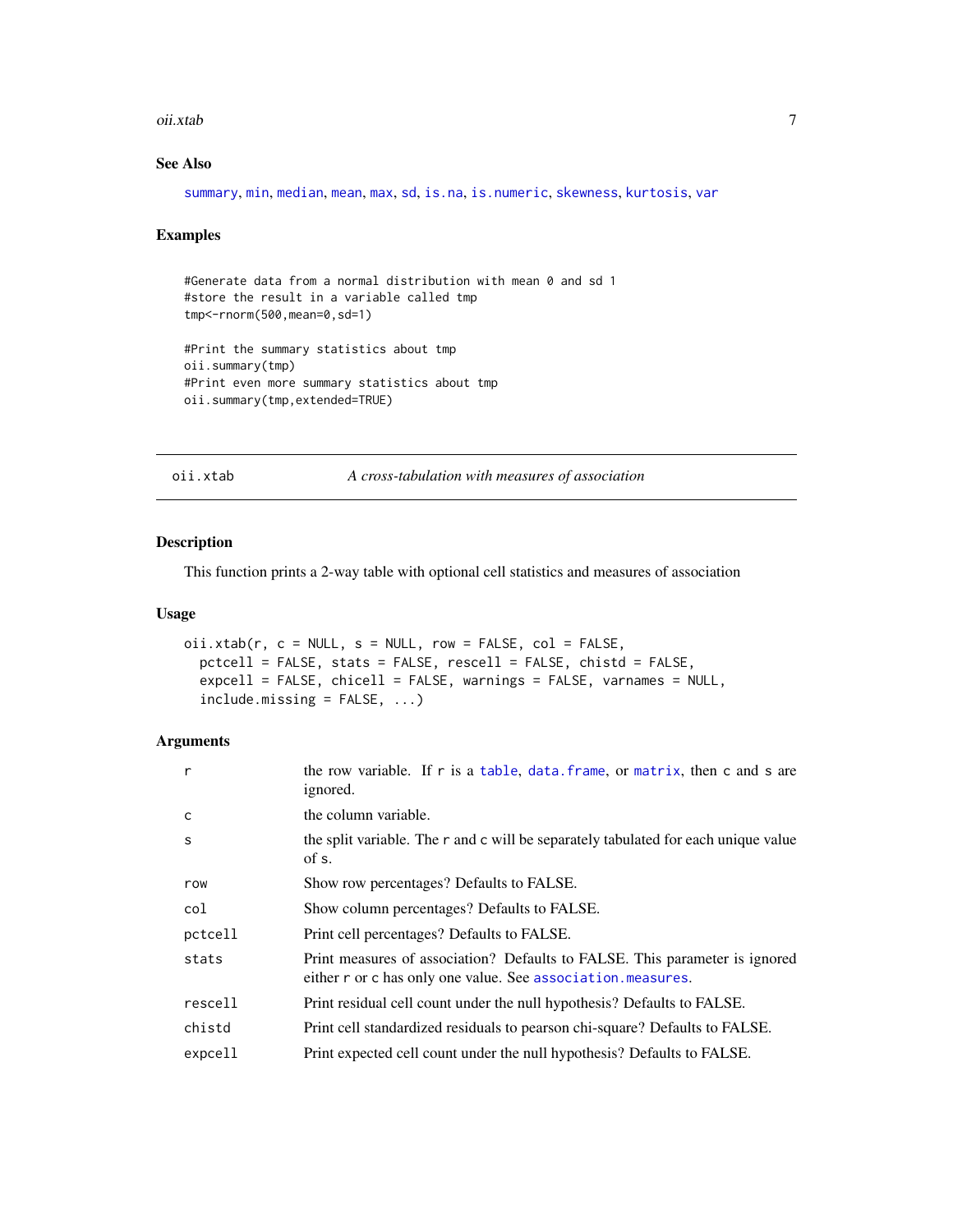<span id="page-7-0"></span>

| chicell         | Print cell contribution to pearson chi-square? Defaults to FALSE.                                       |
|-----------------|---------------------------------------------------------------------------------------------------------|
| warnings        | a logical value indicating whether warnings should be shown (defaults to FALSE,<br>no warnings).        |
| varnames        | Names used to refer to $r$ , c, and s in the printed output.                                            |
| include.missing |                                                                                                         |
|                 | Set to TRUE to include factor levels with no instances in the output. Default<br>(FALSE) excludes them. |
| $\ddotsc$       | Additional parameters to be passed to CrossTable.                                                       |

#### See Also

[association.measures](#page-1-1), [CrossTable](#page-0-0), [likelihood.test](#page-0-0), [lambda.test](#page-0-0)

#### Examples

```
#Create var1 as 200 A's, B's, and C's
var1<-sample(LETTERS[1:3],size=200,replace=TRUE)
#Create var2 as 200 numbers in the range 1 to 4
var2<-sample(1:4,size=200,replace=TRUE)
```
#Print a simple 2-way table of var1 and var2 oii.xtab(var1,var2)

#Print the row and column percents oii.xtab(var1,var2,row=TRUE,col=TRUE)

#Print measures of association statistics oii.xtab(var1,var2,stats=TRUE)

```
#If the variables are part of a data.frame
my.data.frame<-data.frame(var1,var2)
#We can use the $ to get the variables
oii.xtab(my.data.frame$var1,my.data.frame$var2)
#or use the with(...) command to save some typing
with(my.data.frame,oii.xtab(var1,var2))
```

```
#Three-way tables are also possible
#Create var3 as 200 "I"'s, "II"'s, and "III"'s
var3<-sample(c("I","II","III"),size=200,replace=TRUE)
oii.xtab(var1,var2,var3)
```

```
#We can also pass in a data.frame directly as the first argument
my.data.frame<-data.frame(var1,var2,var3)
oii.xtab(my.data.frame,stats=TRUE)
#The variables in the data.frame are used in order;
#so, sometimes it is useful to re-order them. For example,
oii.xtab(my.data.frame[,c("var3","var1","var2")],stats=TRUE)
#Of course, it is also possible to pass in the variables one
#at a time or use with(...) as shown above.
```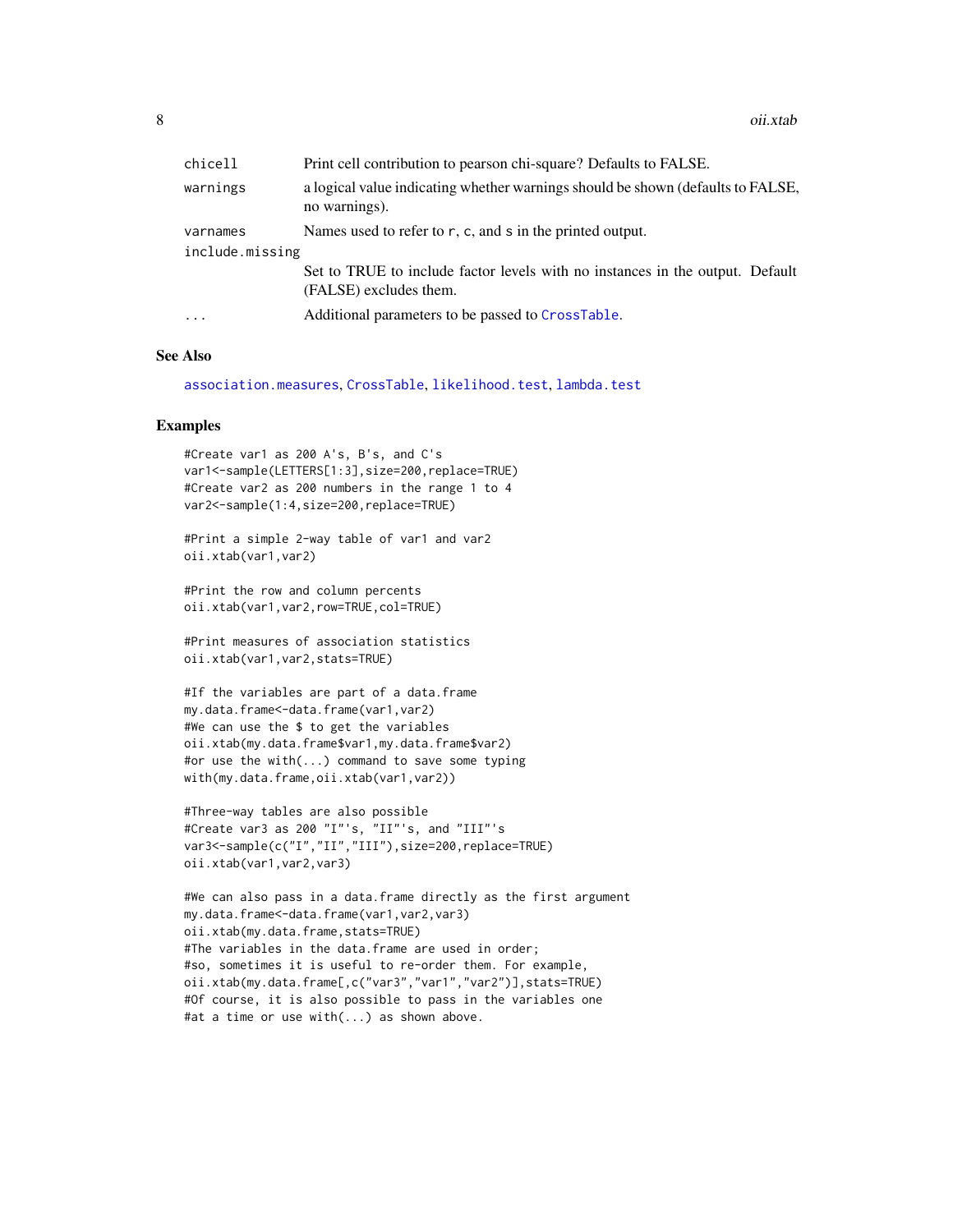<span id="page-8-1"></span><span id="page-8-0"></span>

The number of tied pairs, a measure of association

#### Usage

tied.pairs $(x, y = NULL)$ 

#### Arguments

| a table or matrix if $\gamma$ is NULL, or a numeric vector for the first variable |
|-----------------------------------------------------------------------------------|
| the second variable, a numeric vector used only when x is not a table or matrix.  |

#### Value

A list with the following values:

| first  | The number of pairs tied on the first variable, but not both variables  |
|--------|-------------------------------------------------------------------------|
| second | The number of pairs tied on the second variable, but not both variables |
| both   | The number of pairs tied on both the first and second variables         |

#### See Also

[association.measures](#page-1-1), [concordant.pairs](#page-2-1), [discordant.pairs](#page-3-1)